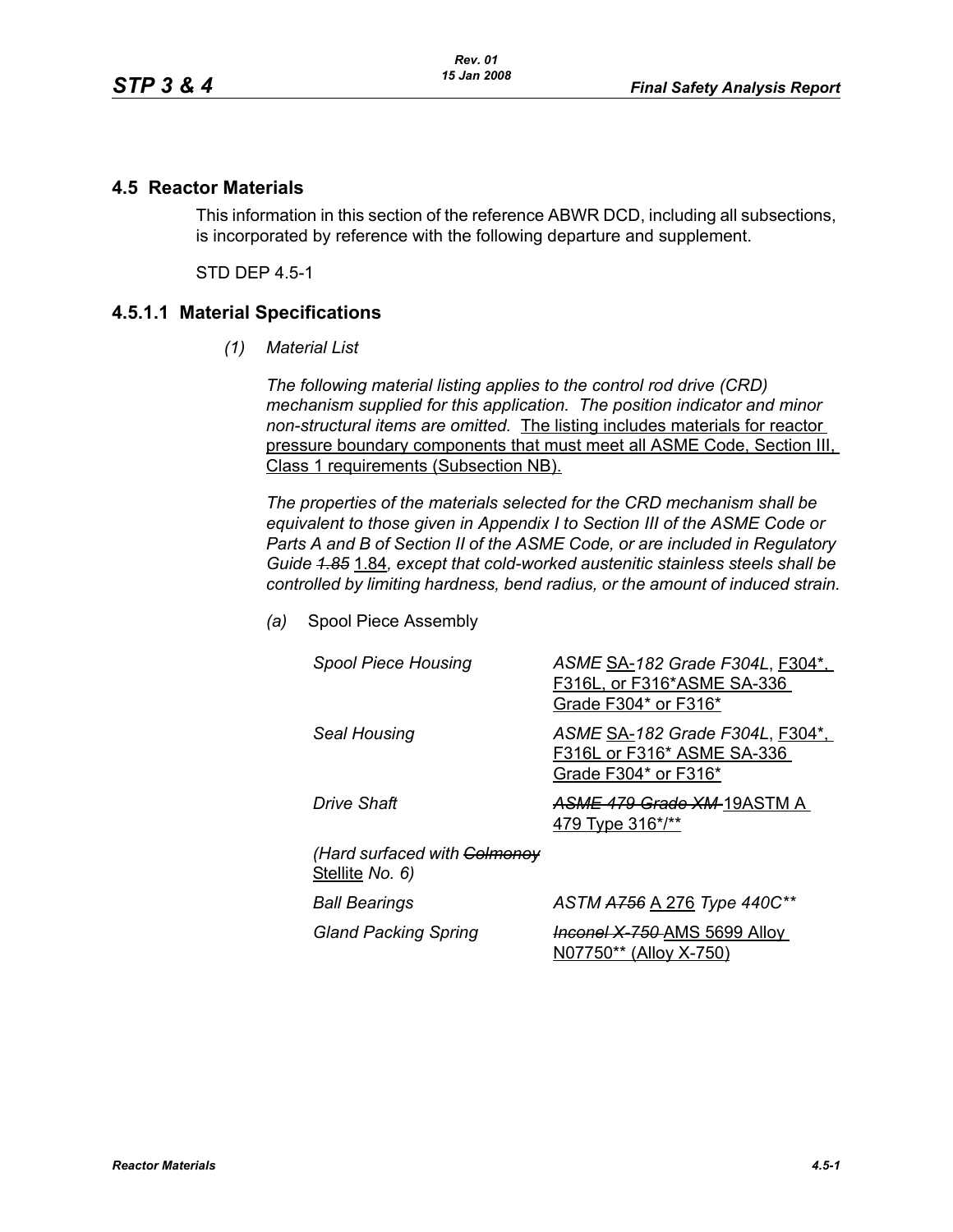$\mathbf{I}$ 

 $\overline{\phantom{a}}$ 

 $\mathbf I$ 

 $\mathbf{I}$ 

 $\overline{\phantom{a}}$ 

 $\overline{\phantom{a}}$ 

| (b) | <b>Ball Spindle</b>         |                                                                     |
|-----|-----------------------------|---------------------------------------------------------------------|
|     | <b>Ball Screw Shaft</b>     | ASTM A-564 <del>TP630</del> Type 630 (17-<br>4PH)**                 |
|     |                             | <b>Condition H-1100</b>                                             |
|     | <b>Ball Nut</b>             | ASTM A-564 <del>TP630</del> Type 630 (17-<br>4PH) **                |
|     |                             | <b>Condition H-1100</b>                                             |
|     | Balls                       | ASTM A756 A 580 Type 440C**                                         |
|     | <b>Guide Roller</b>         | Stellite No. 3, or equivalent nickel<br>base alloy                  |
|     | <b>Guide Roller Pin</b>     | Haynes Alloy No. 25, or equivalent<br>ferrous base alloy            |
|     | <b>Spindle Head Bolt</b>    | Stellite No. 6B Haynes No. 6B                                       |
|     | <b>Spindle Head Bushing</b> | Stellite No. 12                                                     |
|     | <b>Separation Spring</b>    | <b>Heenel X 750 ASTM B 637 or</b><br><b>AMS 5699 Alloy N07750**</b> |
|     |                             | <u>(Alloy X-750)</u>                                                |
|     | <b>Separation Magnet</b>    | Alnico No. 5/ASTM A479 Type<br>$316*/**$                            |
| (c) | <b>Buffer Mechanism</b>     |                                                                     |
|     | <b>Buffer Disk Spring</b>   | <b>Inconel X 750-ASTM B 637 or AMS</b><br>5542 Alloy N07750**       |
|     |                             | <u>(Alloy X-750)</u>                                                |
|     | <b>Buffer Sleeve</b>        | <u>ASTM A 479 Type 316*/**316L</u>                                  |
|     |                             | (Hard surfaced with Colmonoy No. 6)                                 |
|     | <b>Guide Roller</b>         | Stellite No. 3, or equivalent nickel<br>base alloy                  |
|     | <b>Guide Roller Pin</b>     | Haynes Alloy No. 25, or equivalent<br>ferrous base alloy            |
|     | <b>Stop Piston</b>          | <u>ASTM A 479 Type 316*/**</u> 316L                                 |
|     |                             | (Hard surfaced with Stellite No. 6)*                                |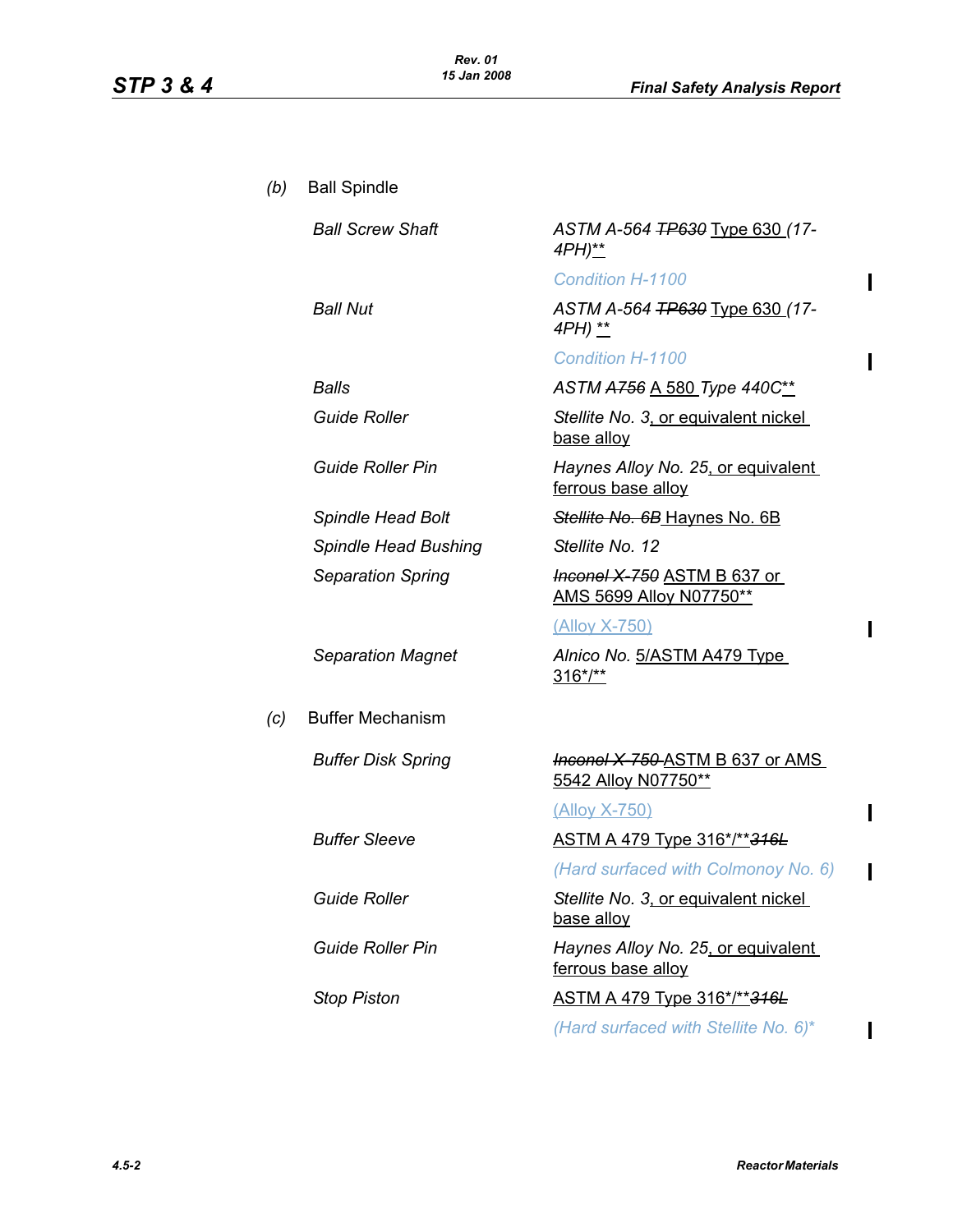$\mathbf I$ 

 $\mathbf{I}$ 

 $\mathbf{I}$ 

 $\mathbf I$ 

 $\mathbf{I}$ 

| (d) | <b>Hollow Piston</b>            |                                                                    |
|-----|---------------------------------|--------------------------------------------------------------------|
|     | <b>Piston Tube</b>              | <b>XM-19 ASTM A 312</b>                                            |
|     |                                 | <b>Grade TPXM-19</b>                                               |
|     | <b>Piston Head</b> Drive Piston | 316L (Hardsurfaced with Stellite No.<br>3) ASTM A 479 Type 316*/** |
|     |                                 | (Hard surfaced with Stellite No. 6)                                |
|     | Latch                           | <b>Inconel X 750 ASTM B 637 Alloy</b><br>N07750**                  |
|     |                                 | (Alloy X-750)                                                      |
|     | <b>Latch Spring</b>             | <b>Inconel X 750 AMS 5699 Alloy</b><br>N07750**                    |
|     |                                 | (Alloy X-750)                                                      |
|     | <b>Bayonet Coupling</b>         | Inconel X-750 ASTM B 637 Alloy<br>N07750**                         |
|     |                                 | <u>(Alloy X-750)</u>                                               |
| (e) | Guide Tube                      |                                                                    |
|     | Guide Tube                      | 316L ASTM A 312 Grade TP316*/**                                    |
| (f) | <b>Outer Tube Assembly</b>      |                                                                    |
|     | <b>Outer Tube</b>               | <b>XM-19-ASTM A 312 Grade TPXM-19</b>                              |
|     | <b>Middle Flange</b>            | ASME SA-182 Grade F304L <del>C</del> ,<br>F304*, F316L or F316*    |
|     |                                 | ASME SA-336 Grade F304* or F316*                                   |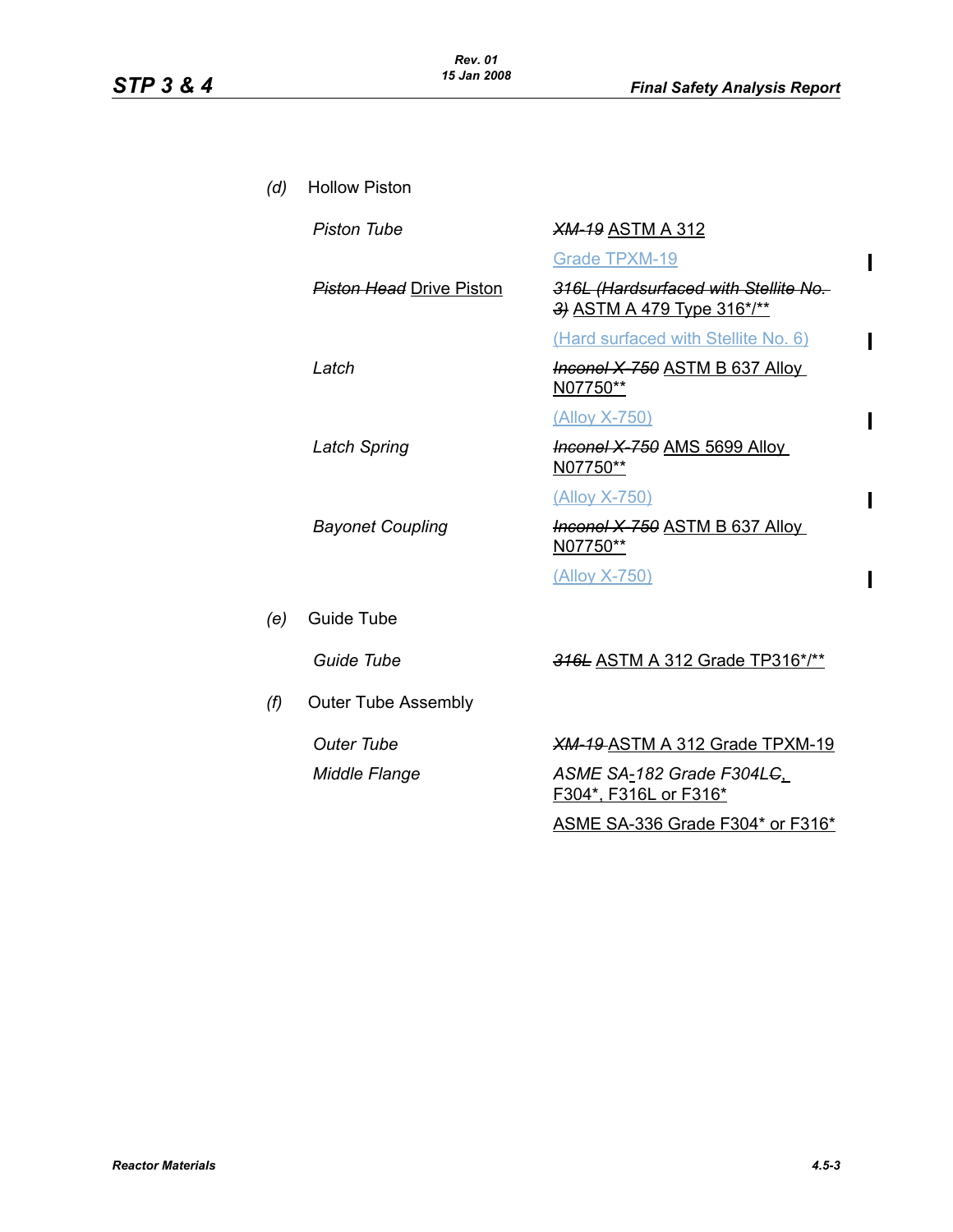*(g)* Miscellaneous Parts *Ball for Check Valve Haynes Stellite No.3,* or equivalent cobalt base alloy *O-Ring Seal (Between CRD ) Housing and CRD 321SS* Type 321stainless steel *Coated*coated *with a qualified material*

*CRD Installation Bolts ASME SA*-*193 Grade B7*

- The base material shall be qualified to ensure that it is free from sensitization. Carbon content specified to be 0.02% maximum.
- \*\* Equivalent materials have been provided. Materials with similar chemical composition, mechanical properties, and operating experience are considered equivalent.

#### *(2) Special Materials*

*The bayonet coupling, latch and latch spring, separation spring, and gland packing spring are fabricated from Alloy X-750 in the high temperature (1093°C) annealed condition, and aged 20 hours at 704°C to produce a tensile strength of 1137.7* 1103 *MPa minimum, yield of 724* 689 *MPa minimum, and elongation of 20% minimum. The ball screw shaft and ballnut are ASTM A 564,* Type *TP 630 (17-4PH) (or its equivalent) in condition H-1100 (aged 4 hours at 593°C), with a tensile strength of* 965 *265.3 MPa minimum, yield of* 795 *792.92 MPa minimum, and elongation of 15* 14*% minimum.*

*These are widely used materials, whose properties are well known. The parts are readily accessible for inspection and replaceable if necessary.*

*All materials for use in this system shall be selected for their compatibility with the reactor coolant as described in Articles NB-2160 and NB-3120 of the ASME Code.*

*All materials, except SA479 or SA249 Grade XM-19, have been successfully used for the past* at least *15*25 *to* 30*20 years in similar drive mechanisms. Extensive laboratory tests have demonstrated that ASME SA479 or SA249 Grade XM-19 are suitable materials and that they are resistant to stress corrosion in a BWR environment.*

*No cold-worked austenitic stainless steels except those with controlled hardness or strain are employed in the Control Rod Drive (CRD) System. During fabrication and installation, special controls are used to limit the induced strain, and the bend radii are kept above a minimum value.*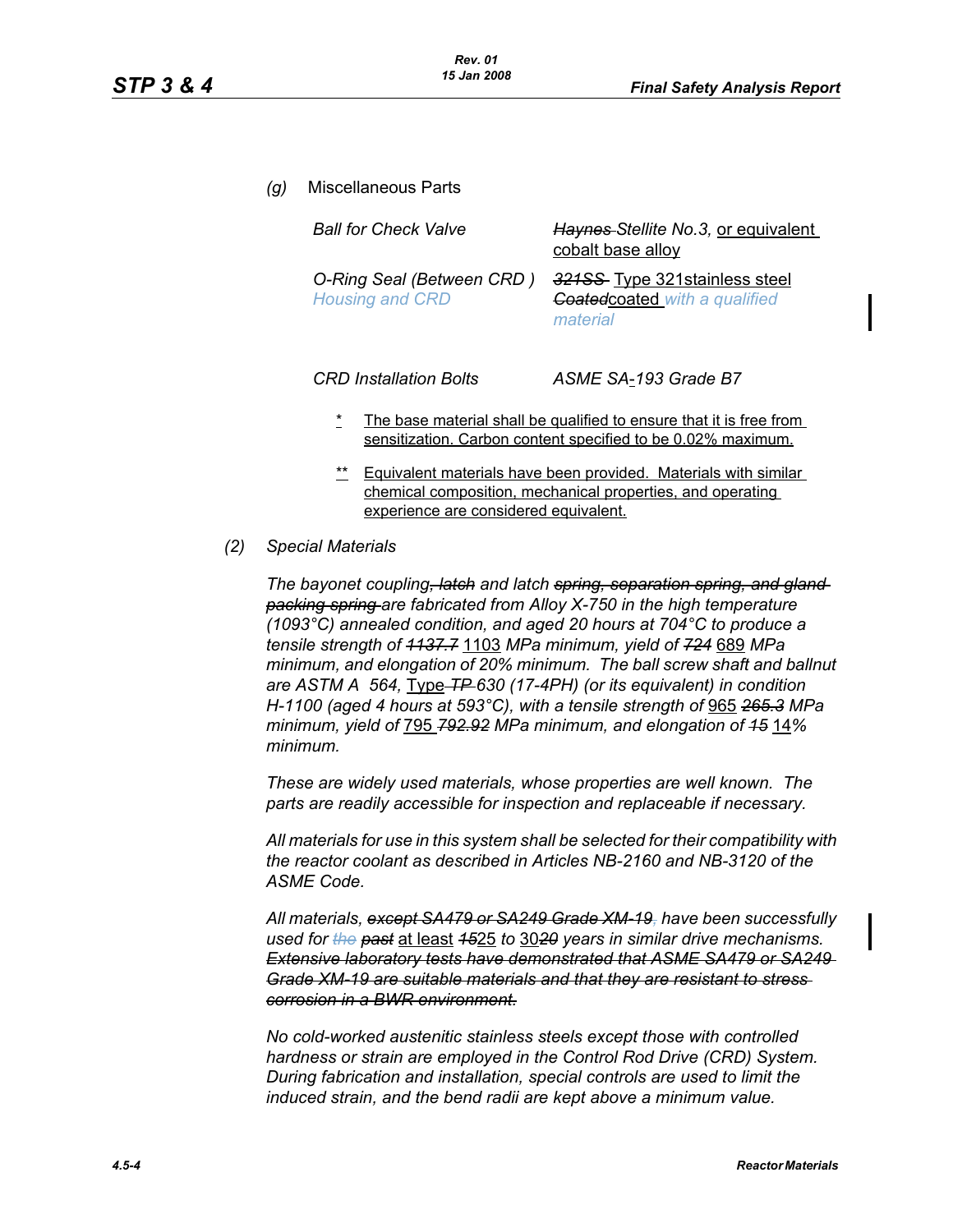П

# **4.5.1.2 Austenitic Stainless Steel Components**

*(1) Processes, Inspections and Tests*

*All austenitic stainless steels are used in the solution heat treated condition. In all welded components which are exposed to service temperature exceeding 93°C, the carbon content* of 300 series stainless steel *is limited not to exceed 0.020%. On qualification, there is a special process employed which subjects selected 300* series*Series stainless steel components to temperatures in the sensitization range. The drive shaft, buffer sleeve, piston head and buffer are hard surfaced with Colmonoy 6 (or its* Stellite 6<sup>2</sup> *equivalent). Colmonoy (or its equivalent) hard* Hard-*surfaced components have performed successfully for the past* 25*15 to* 30*20 years in drive mechanisms. It is normal practice to remove some CRDs at each refueling outage. At this time, the Colmonoy (or its equivalent) hard surfaced parts are accessible for visual examination. This inspection program is adequate to detect any incipient defects before they could become serious enough to cause operating problems (see Subsection 4.5.3.1 for COL license information). The degree of conformance to Regulatory Guide 1.44 is presented in Subsection 4.5.2.4.*

# **4.5.1.4 Cleaning and Cleanliness Control**

*Site or warehouse storage specifications require inside heated storage comparable to Level B of ANSI N45.2.2* NQA-1, Part II, Subpart 2.2.

### **4.5.2.1 Material Specifications**

*Materials Used for the Core Support Structure:*

- *Shroud Support*—Niobium modified Nickel-Chromium-Iron Alloy 600 per ASME Code Case No. N-580-1-*Nickel-Chrome-Iron-Alloy, ASME SB166 or SB168*
- **Bhroud, Core Plate, and Grid—**ASME SA-240 **Type 316L, SA182, SA-479 Type** 316L, *SA312, SA249, or SA213 (all Type 304L or 316L)*SA-182 Grade F316L
- *Peripheral Fuel Supports*—*ASME SA312 Grade Type-304L or 316L*SA-479 Type 316\*
- Core Plate and Top Guide Studs, Nuts, and Sleeves– ASME SA-479 (Type-*304, 316, or XM 19) (all parts); or SA-193 Grade B8 Type 304 (studs); or SA-194 Grade 8 (Type 304) (nuts); or SA-479 (Type 304L or 316L), SA-182 (Grade F304L or F316L), SA-213 (Type 304L, 316 or 316L), SA-249 (Type 304L, 316, or 316L) (sleeves)*ASME SA-479 Type 316\* and XM-19
- *Control Rod Drive Housing*—*ASME SA-312 Grade TP304L or 316L SA-182 Grade F304L or F316L, and ASME SA-351 Type CF3 (Type 304L) or Type CF3M (Type 316L)*ASME SA-336 Grade F316\*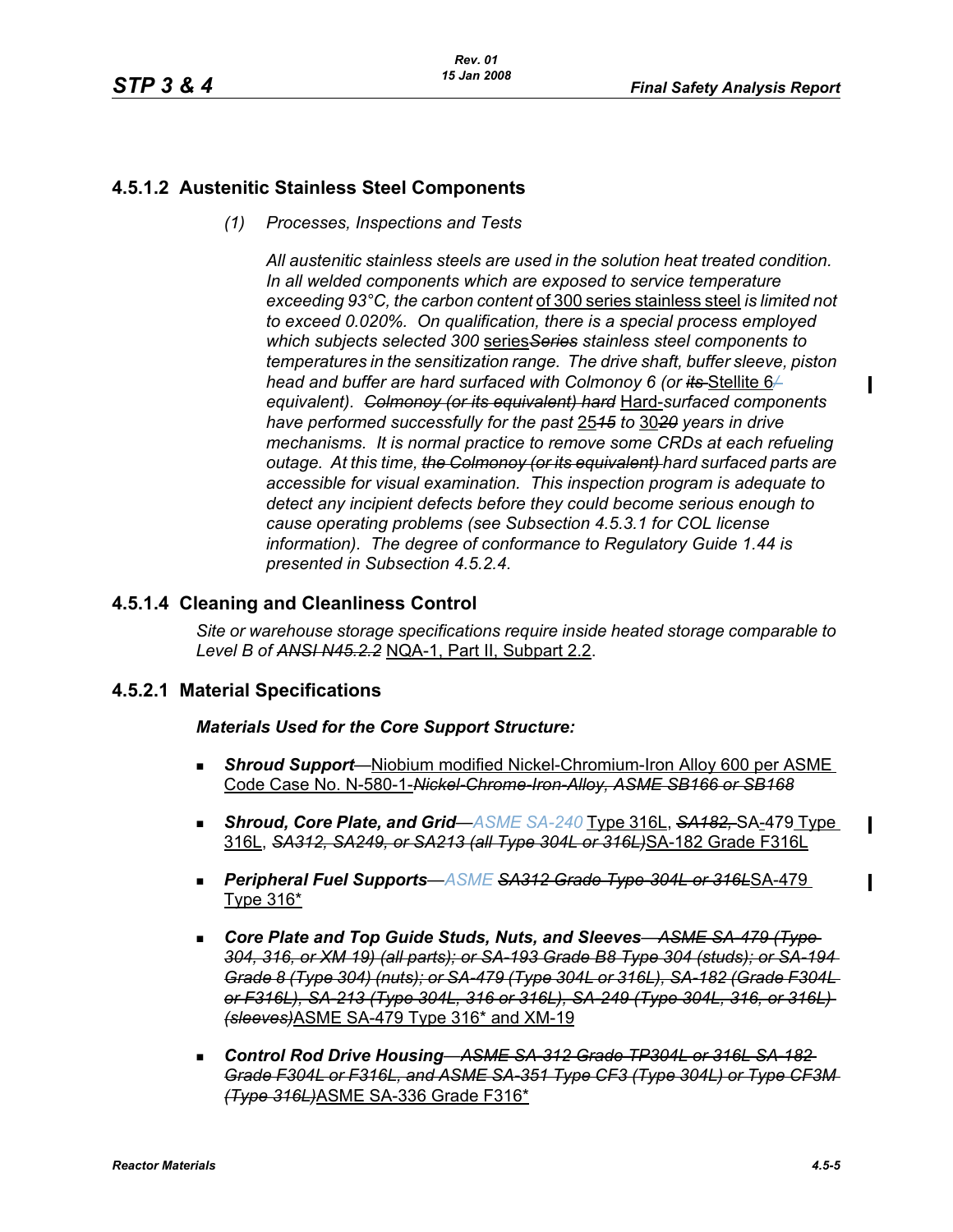- *Control Rod Guide Tube*—*ASME SA-351 Type CF3 or CF3M, or SA-358, SA-312, or SA-249 (Type 304L or 316L)*ASME SA-312 Grade TP316\* (Body), SA-479 Type XM-19 (Base), SA 312 Grade TPXM-19 (Sleeve)
- *Orificed Fuel Support*—*ASME SA-351 Grade* CF3 *Type CF3 (Type 304L) or CF3M (Type 316L)*
- The base material shall be qualified to assure that it is free from sensitization. Carbon content is specified to be 0.02% maximum.

### *Materials Employed in Shroud Head and Separator Assembly and Steam Dryer Assembly:*

*All materials are 304L or 316L stainless steel* except castings, Steam Dryer Vanes, and Steam Dryer Seismic Blocks.

- *Plate, Sheet* and Strip—*ASTM A 240 Type 304L or 316L and Strip*
- *Forgings—ASTM A182 Grade 304L or* F*316L* or A 336 Grade F316L
- *Bars*—*ASTM A276 Type 316L or 304L* ASTM A 479 Type 316L
- *Pipe*—*ASTM A 312 Grade TP-304L or 316L*
- *Tube*—*ASTM A269 Grade TP-304L or 316L*
- *Castings—ASTM A 351 Grade* CF3*CF8, CF8M*
- Steam Dryer Seismic Blocks—ASTM A 240 Type XM-19
- Steam Dryer Vanes—ASTM A 240 Type 304L or 316L

*All core support structures are fabricated from ASME specified materials, and designed in accordance with requirements of ASME Code Section III, Subsection NG. The other reactor internals are noncoded, and they are fabricated from ASTM or ASME specification materials* or other equivalent specifications.

### **4.5.2.2 Controls on Welding**

*Core support structures are fabricated in accordance with requirements of ASME Code Section III, Subsection NG-4000, and the examination and acceptance criteria shown in NG-5000. Other internals are not required to meet ASME Code requirements. ASME Section IX B&PV Code requirements are followed in fabrication of core support structures.*

The internals, other than the core support structures, meet the requirements of the industry standards, e.g., ASME or AWS, as applicable. ASME B&PV Code Section IX qualification requirements are followed in fabrication of core support structures. All welds are made with controlled weld heat input.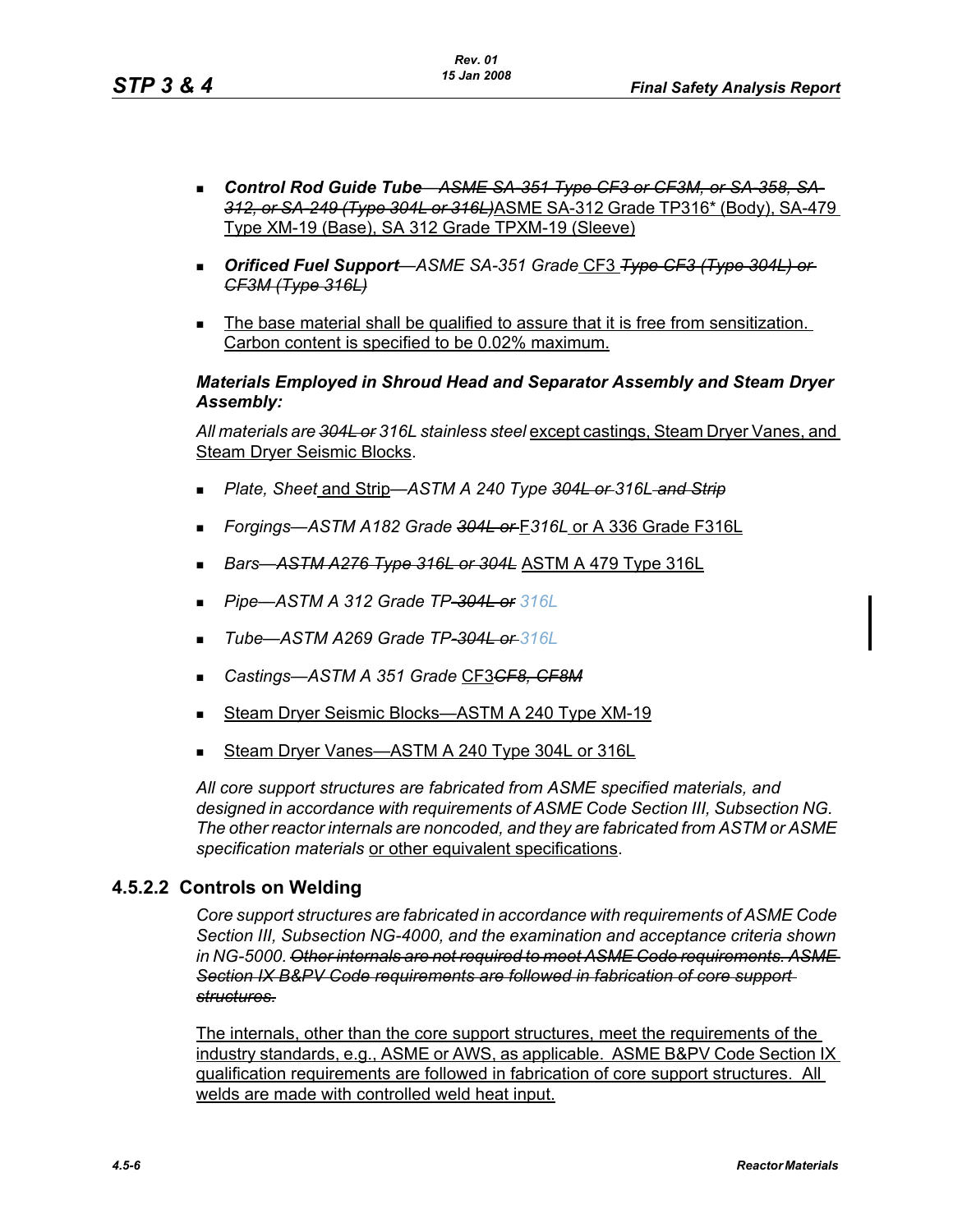# **4.5.2.3 Non-Destructive Examination of Wrought Seamless Tubular Products**

*Wrought seamless tubular products for CRD housings and peripheral fuel supports are supplied in accordance with ASME Section III, Class CS, which requires examination of the tubular products by radiographic and/or ultrasonic methods according to Paragraph NG-2550. The examination will satisfy the requirements of NG 5000.* The stainless steel CRD housings (CRDHs), which are partially core support structures (inside the reactor vessel), serve as the reactor coolant pressure boundary outside the reactor vessel. The CRD housing material is supplied in accordance with ASME Section III Class 1 requirements. The CRDHs are examined and hydrostatically tested to the ASME Section III Class 1 requirements as well as Class CS requirements.

### **4.5.2.4 Fabrication and Processing of Austenitic Stainless Steel—Regulatory Guide Conformance**

*Significantly cold-worked stainless steels are not used in the reactor internals except for vanes in the steam dryers; cold work is controlled by applying limits on hardness, bend radii and surface finished on ground surfaces. Furnace sensitized material are not allowed. Electroslag welding is not applied for structural welds. The delta ferrite content for weld materials used in welding austenitic stainless steel assemblies is verified on undiluted weld deposits for each heat or lot of filler metal and electrodes. The delta ferrite content is defined for weld materials as* a minimum average *5.0 Ferrite Number (FN) minimum* of 8 *8.0 FN*, with no individual reading less than 5 FN, *average and 20 FN maximum. This ferrite content is considered adequate to prevent any micro fissuring (Hot Cracking) in austenitic stainless steel welds. This procedure complies with the requirements of Regulatory Guide 1.31.*

*The limitation placed upon the delta ferrite in austenitic stainless steel castings is* 8% minimum and a maximum value of 20%*8FN (ferrite number) minimum and a maximum value of 20FN.. The maximum limit is used for those castings designed for a 60 year life such as the fuel support pieces, in order to limit the effects of thermal aging degradation. Short in-reactor lifetime components such as the fuel tie plates do not require such a limit.*

*Proper solution annealing of the 300 series austenitic stainless steel is verified by testing per ASTM A262, "Recommended Practices for Detecting Susceptibility to Intergranular Attack in Stainless Steels." Welding of austenitic stainless steel parts is performed in accordance with Section IX (Welding and Brazing Qualification) and Section II Part C (Welding Rod Electrode and Filler Metals) of the ASME B&PV* Code. *Welded austenitic stainless steel assemblies require solution annealing to minimize the possibility of the sensitizing. However, welded assemblies are dispensed from this requirement when there is documentation that welds are not subject to significant sustained loads and assemblies have been free of service failure. Other reasons, in line with Regulatory Guide 1.44, for dispensing with the solution annealing are that (1) assemblies are exposed to reactor coolant during normal operation service which is below 93.3°C temperature or (2) assemblies are of material of low carbon content (less than 0.020%). These controls are employed in order to comply with the intent of Regulatory Guide 1.44.*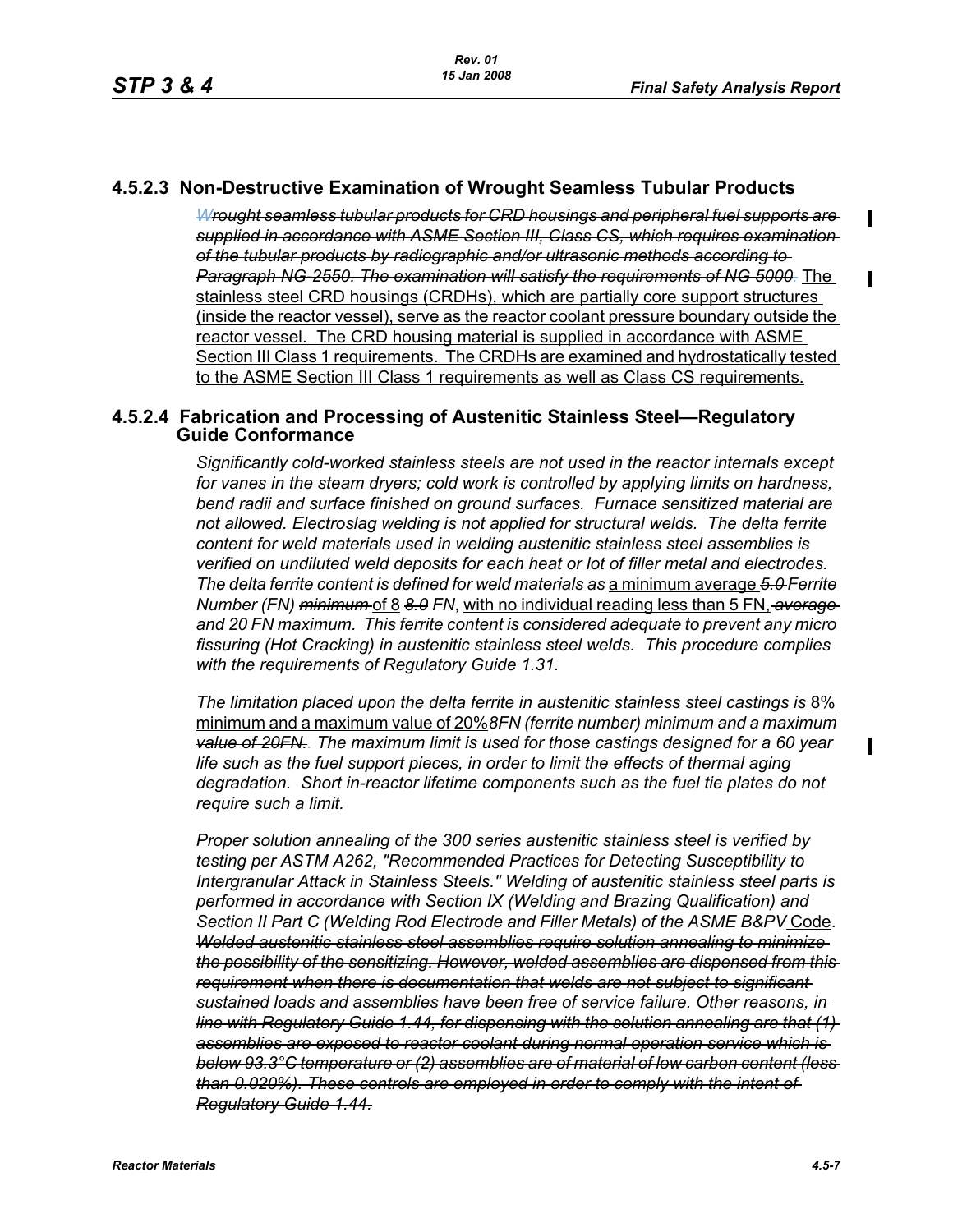For ABWR, the primary method used to comply with the intent of Regulatory Guide 1.44 is to require low carbon content (<0.020%) for all 300 series stainless steels exposed to high temperature reactor water. Alternately, material use is restricted to low temperature locations (T<93°C). These controls comply with the intent of Regulatory Guide 1.44.

# **4.5.2.5 Other Materials**

*Materials, other than Type-300 stainless steel, employed in reactor internals are:*

- *(1) SA479 Type XM-19 stainless steel*
- *(2) SB166, 167, and 168, Nickel-Chrome-Iron (Alloy 600)* Niobium modified Alloy 600 per ASME Code Case No. N-580-1
- *(3) SA637 Grade 688 Alloy X-750* ASTM B 637 or ASME SB-637, AMS 5542, AMS 5699 UNS N07750 (Alloy X-750) or equivalent

*Alloy 600 tubing, plate, and sheet are used in the annealed condition. Bar may be in the annealed or cold-drawn condition.*All Nb-modified Alloy 600 is used in the solution annealed condition.

*Alloy X-750 components are fabricated in the annealed or equalized condition and aged when required. Where maximum resistance to stress corrosion is required,* Alloy X-750*the material is used in the high temperature (2000*1093°C) *annealed plus single aged condition.*

*Stellite 6 (or its equivalent) hard surfacing is applied to the austenitic stainless steel HPCF couplings using the gas tungsten arc welding or plasma arc surfacing processes* Hard chromium plating surface is applied to the austenitic stainless steel HPCF couplings.

*All materials , except SA479 Grade XM-19, have been successfully used for* at least 25 years in BWR applications.*the past 15 to 20 years in BWR applications. Extensive laboratory tests have demonstrated that XM-19 is a suitable material and that it is resistant to stress corrosion in a BWR environment.*